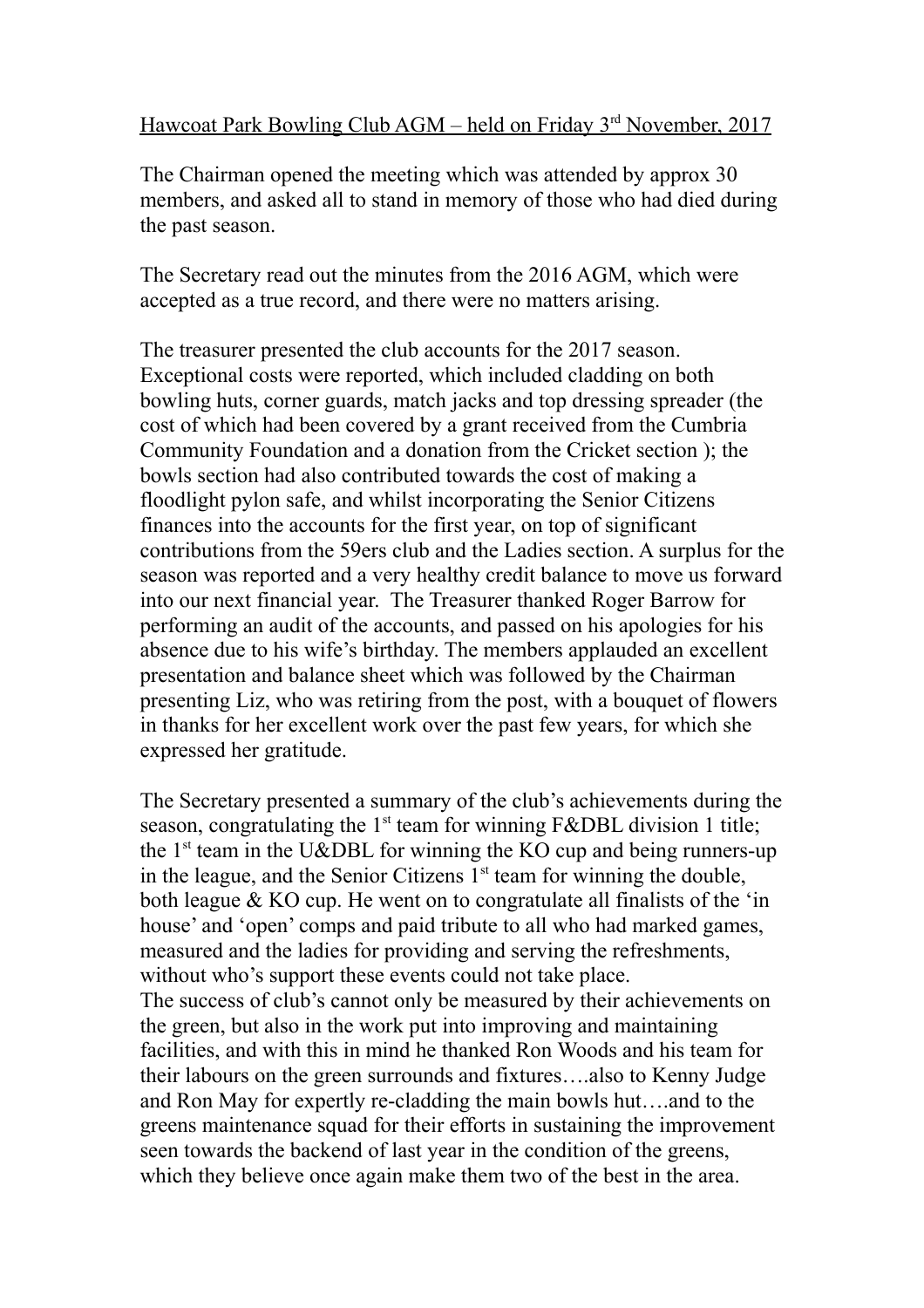The Chairman also thanked Neil Coward and his wife for the flower arrangements around no.1 green.

The Sec proceeded to thank those involved in the organisation of the following events held during the season:

- 1) The barbeque & fun bowls day held in July.
- 2) Hosting the Rotary Club's fixture against their Carnforth division, and laying on a buffet and drinks in August.
- 3) The teams end of season pie and peas.
- 4) The formalisation of the Club Constitution and rules etc (particularly needed in preparation for any grant applications).
- 5) Floodlight pylon safety work, and acquiring additional pylons, one of which is intended for the corner of no.2 green by the small bowls hut.

He went on to thank the delegate for liaising with both leagues, a role frought with problems, particularly when dealing with the F&DBL. Thanks to our retiring Treasurer, for a job expertly done, in boosting our income in providing funding for those projects previously mentioned, whilst maintaining a healthy balance sheet, and to the committee for their support throughout the season.

He lastly congratulated those players who finished in their teams merit positions and represented the club at the aggregate play-offs.

The Chairman then requested the election of officers for the 2018 season:

- 1) Secretary Bob Stewart re-elected.
- 2) Treasurer Liz Christian (retiring). No volunteers came forward at the meeting, and Liz offered to continue until a replacement was found. The Chairman and Secretary were to seek a replacement.
- 3) League delegates Dave Hird re-elected.
- 4) Chairman of selectors Tony Kneale re-elected.
- 5) Auditor Roger Barrow proposed in his absence.
- 6) Committee Frank Ratcliffe retired. All others re-elected.

Honorariums – Fees paid to the Secretary, Treasurer and delegate to remain as last year.

The Chairman asked for any report the delegate had from the running of the leagues. Dave reported that the U&DBL now had assets totalling in excess of £10k, and that the treasurer to the league would be proposing ways in which some of this income could be spent, from next season. The general and fixtures secretary roles still needed filling following the retirement of Ray Dunstan. All other officers were re-elected. It was proposed and accepted that the 'Loan' system would be scrapped next season, and that with no withdrawals from the league, Ulverston